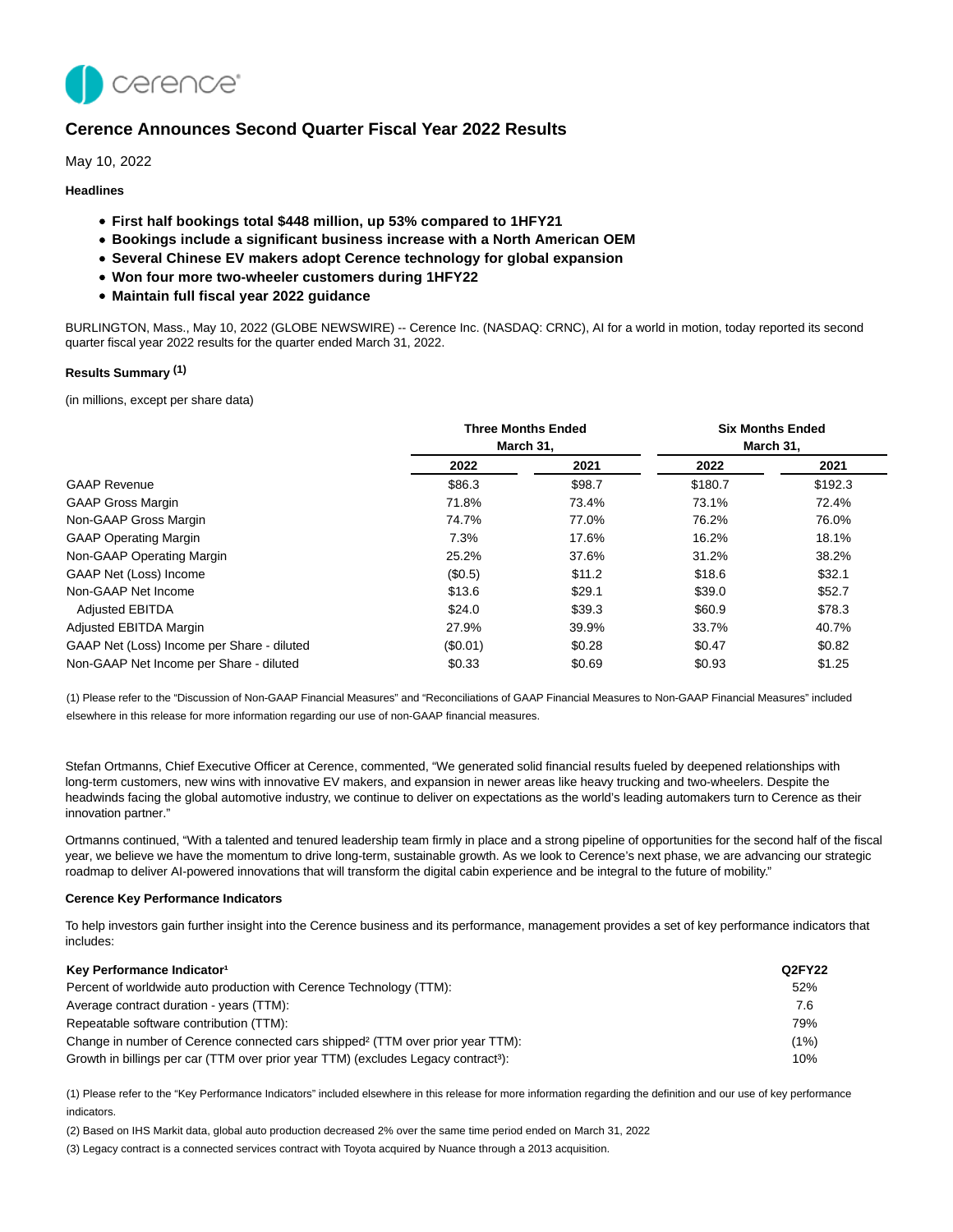## **Third Quarter and Full Year Fiscal 2022 Outlook**

For the fiscal quarter ending June 30, 2022, revenue is expected to be in the range of \$90 million to \$94 million. Adjusted EBITDA is expected to be in the range of approximately \$26 million to \$30 million. The adjusted EBITDA guidance excludes acquisition-related costs, amortization of acquired intangible assets, stock-based compensation, and restructuring and other costs.

The full-year fiscal 2022 guidance provided by Cerence on February 7, 2022, remains unchanged.

Additional details regarding guidance will be provided during the earnings call.

#### **Second Quarter Conference Call**

The company will host a live conference call and webcast with slides to discuss the results today at 8:30 a.m. Eastern Time/5:30 a.m. Pacific Time. Interested investors and analysts are invited to dial into the conference call by using 844.467.7116 (domestic) or +1.409.983.9838 (international) and entering the pass code 5990799. Webcast access will be available on the Investor Information section of the company's website at https://www.cerence.com/investors/events-and-resources.

The teleconference replay will be available through May 17, 2022. The replay dial-in number is 1.855.859.2056 (domestic) or +1.404.537.3406 (international) using pass code 5990799. A replay of the webcast can be accessed by visiting our web site 90 minutes following the conference call at https://www.cerence.com/investors/events-and-resources.

### **Forward Looking Statements**

Statements in this release regarding Cerence's future performance, results and financial condition, expected growth, opportunities, business and market trends, and innovation, and our management's future expectations, beliefs, goals, plans or prospects constitute forward-looking statements within the meaning of the Private Securities Litigation Reform Act of 1995. Any statements that are not statements of historical fact (including statements containing the words "believes," "plans," "anticipates," "expects," "intends" or "estimates" or similar expressions) should also be considered to be forward-looking statements. Although we believe forward-looking statements are based upon reasonable assumptions, such statements involve known and unknown risk, uncertainties and other factors, which may cause actual results or performance of the company to be materially different from any future results or performance expressed or implied by such forward-looking statements including but not limited to: impacts of the COVID-19 pandemic on our and our customers' businesses; the highly competitive and rapidly changing market in which we operate; adverse conditions in the automotive industry, the related supply chain, or the global economy more generally; the impact of the war in Ukraine on our and our customers' businesses; our ability to control and successfully manage our expenses and cash position; our strategy to increase cloud offerings; escalating pricing pressures from our customers; our failure to win, renew or implement service contracts; the loss of business from any of our largest customers; effects of customer defaults; our inability to successfully introduce new products, applications and services; the inability to recruit and retain qualified personnel; disruptions arising from transitions in management personnel; cybersecurity and data privacy incidents; fluctuating currency rates; and the other factors discussed in our most recent Annual Report on Form 10-K, quarterly reports on Form 10-Q, and other filings with the Securities and Exchange Commission. We disclaim any obligation to update any forward-looking statements as a result of developments occurring after the date of this document.

#### **Discussion of Non-GAAP Financial Measures**

We believe that providing the non-GAAP information in addition to the GAAP presentation, allows investors to view the financial results in the way management views the operating results. We further believe that providing this information allows investors to not only better understand our financial performance, but more importantly, to evaluate the efficacy of the methodology and information used by management to evaluate and measure such performance. The non-GAAP information should not be considered superior to, or a substitute for, financial statements prepared in accordance with GAAP.

We utilize a number of different financial measures, both GAAP and non-GAAP, in analyzing and assessing the overall performance of the business, for making operating decisions and for forecasting and planning for future periods. While our management uses these non-GAAP financial measures as a tool to enhance their understanding of certain aspects of our financial performance, our management does not consider these measures to be a substitute for, or superior to, the information provided by GAAP financial statements.

Consistent with this approach, we believe that disclosing non-GAAP financial measures to the readers of our financial statements provides such readers with useful supplemental data that, while not a substitute for GAAP financial statements, allows for greater transparency in the review of our financial and operational performance. In assessing the overall health of the business during the three and six months ended March 31, 2022 and 2021, our management has either included or excluded the following items in general categories, each of which is described below.

### Adjusted EBITDA

Adjusted EBITDA is defined as net income attributable to Cerence Inc. before net income (loss) attributable to income tax (benefit) expense, other income (expense) items, net, depreciation and amortization expense, and excluding acquisition-related costs, amortization of acquired intangible assets, stock-based compensation, and restructuring and other costs, net or impairment charges related to fixed and intangible assets and gains or losses on the sale of long-lived assets, if any. From time to time we may exclude from Adjusted EBITDA the impact of events, gains, losses or other charges (such as significant legal settlements) that affect the period-to-period comparability of our operating performance. Other income (expense) items, net include interest expense, interest income, and other income (expense), net (as stated in our Condensed Consolidated Statement of Operations). Our management and Board of Directors use this financial measure to evaluate our operating performance. It is also a significant performance measure in our annual incentive compensation programs.

#### Restructuring and other costs, net.

Restructuring and other charges, net include restructuring expenses as well as other charges that are unusual in nature, are the result of unplanned events, and arise outside the ordinary course of our business such as employee severance costs, costs for consolidating duplication facilities, and separation costs directly attributable to the Cerence business becoming a standalone public company.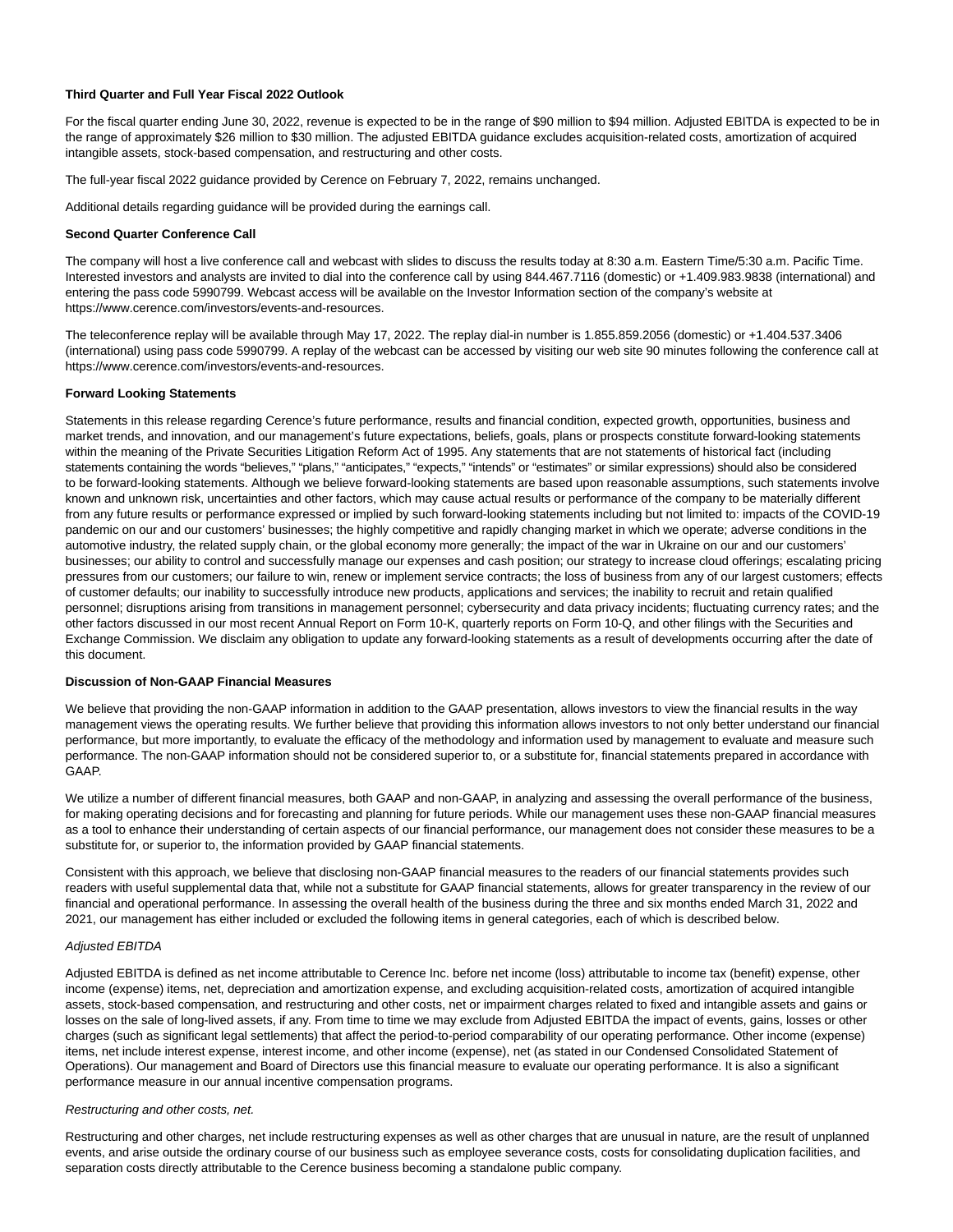### Acquisition-related costs, net.

In the past, we have completed a number of acquisitions, which result in operating expenses, which would not otherwise have been incurred. We provide supplementary non-GAAP financial measures, which exclude certain transition, integration and other acquisition-related expense items resulting from acquisitions, to allow more accurate comparisons of the financial results to historical operations, forward looking guidance and the financial results of less acquisitive peer companies. We consider these types of costs and adjustments, to a great extent, to be unpredictable and dependent on a significant number of factors that are outside of our control. Furthermore, we do not consider these acquisition-related costs and adjustments to be related to the organic continuing operations of the acquired businesses and are generally not relevant to assessing or estimating the long-term performance of the acquired assets. In addition, the size, complexity and/or volume of past acquisitions, which often drives the magnitude of acquisition related costs, may not be indicative of the size, complexity and/or volume of future acquisitions. By excluding acquisition-related costs and adjustments from our non-GAAP measures, management is better able to evaluate our ability to utilize our existing assets and estimate the long-term value that acquired assets will generate for us. We believe that providing a supplemental non-GAAP measure, which excludes these items allows management and investors to consider the ongoing operations of the business both with, and without, such expenses.

These acquisition-related costs fall into the following categories: (i) transition and integration costs; (ii) professional service fees and expenses; and (iii) acquisition-related adjustments. Although these expenses are not recurring with respect to past acquisitions, we generally will incur these expenses in connection with any future acquisitions. These categories are further discussed as follows:

- Transition and integration costs. Transition and integration costs include retention payments, transitional employee costs, i. and earn-out payments treated as compensation expense, as well as the costs of integration-related activities, including services provided by third-parties.
- ii. Professional service fees and expenses. Professional service fees and expenses include financial advisory, legal, accounting and other outside services incurred in connection with acquisition activities, and disputes and regulatory matters related to acquired entities.
- iii. Acquisition-related adjustments. Acquisition-related adjustments include adjustments to acquisition-related items that are required to be marked to fair value each reporting period, such as contingent consideration, and other items related to acquisitions for which the measurement period has ended, such as gains or losses on settlements of pre-acquisition contingencies.

## Amortization of acquired intangible assets.

We exclude the amortization of acquired intangible assets from non-GAAP expense and income measures. These amounts are inconsistent in amount and frequency and are significantly impacted by the timing and size of acquisitions. Providing a supplemental measure which excludes these charges allows management and investors to evaluate results "as-if" the acquired intangible assets had been developed internally rather than acquired and, therefore, provides a supplemental measure of performance in which our acquired intellectual property is treated in a comparable manner to our internally developed intellectual property. Although we exclude amortization of acquired intangible assets from our non-GAAP expenses, we believe that it is important for investors to understand that such intangible assets contribute to revenue generation. Amortization of intangible assets that relate to past acquisitions will recur in future periods until such intangible assets have been fully amortized. Future acquisitions may result in the amortization of additional intangible assets.

### Non-cash expenses.

We provide non-GAAP information relative to the following non-cash expenses: (i) stock-based compensation; and (ii) non-cash interest. These items are further discussed as follows:

- i. Stock-based compensation. Because of varying valuation methodologies, subjective assumptions and the variety of award types, we exclude stock-based compensation from our operating results. We evaluate performance both with and without these measures because compensation expense related to stock-based compensation is typically non-cash and awards granted are influenced by the Company's stock price and other factors such as volatility that are beyond our control. The expense related to stock-based awards is generally not controllable in the short-term and can vary significantly based on the timing, size and nature of awards granted. As such, we do not include such charges in operating plans. Stock-based compensation will continue in future periods.
- ii. Non-cash interest. We exclude non-cash interest because we believe that excluding this expense provides management, as well as other users of the financial statements, with a valuable perspective on the cash-based performance and health of the business, including the current near-term projected liquidity. Non-cash interest expense will continue in future periods.

### Other expenses.

We exclude certain other expenses that result from unplanned events outside the ordinary course of continuing operations, in order to measure operating performance and current and future liquidity both with and without these expenses. By providing this information, we believe management and the users of the financial statements are better able to understand the financial results of what we consider to be our organic, continuing operations. Included in these expenses are items such as other charges (credits), net, losses from extinguishment of debt, and changes in indemnification assets corresponding with the release of pre-spin liabilities for uncertain tax positions.

### Bookings.

Bookings is defined as the amount of revenue we expect to earn from an agreement with our customers for products and services. To count as a booking, we expect there to be persuasive evidence of an arrangement, which may be evidenced by a legally binding document or documents, and that the collectability of the amounts payable under the arrangement are reasonably assured. The revenue we may actually recognize from our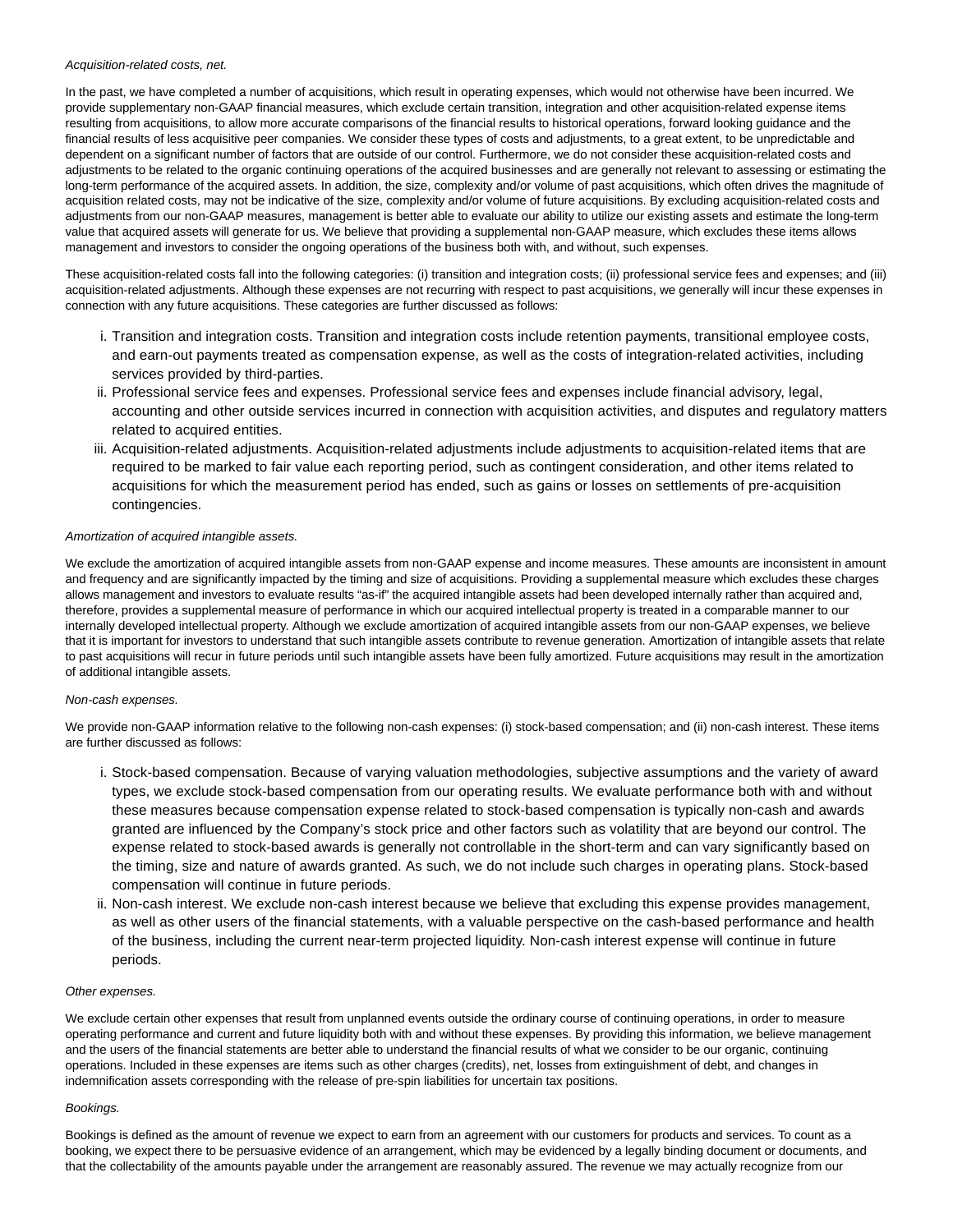estimated bookings is subject to multiple factors, including but not limited to the timing of satisfying performance obligations, potential terminations, or changes in the scope of programs utilizing our technology and currency fluctuations. There is no comparable GAAP financial measure.

## **Key Performance Indicators**

We believe that providing key performance indicators ("KPIs"), allows investors to gain insight into the way management views the performance of the business. We further believe that providing KPIs allows investors to better understand information used by management to evaluate and measure such performance. KPIs should not be considered superior to, or a substitute for, operating results prepared in accordance with GAAP. In assessing the performance of the business during the three months ended March 31, 2022, our management has reviewed the following KPIs, each of which is described below:

- Percent of worldwide auto production with Cerence Technology: The number of Cerence enabled cars shipped as compared to IHS Markit car production data.
- Average contract duration: The weighted average annual period over which we expect to recognize the estimated revenues from new license and connected contracts signed during the quarter, calculated on a trailing twelve months ("TTM") basis and presented in years.
- Repeatable software contribution: The percentage of repeatable revenues as compared to total GAAP revenue in the quarter on a TTM basis. Repeatable revenues are defined as the sum of License and Connected Services revenues.
- Change in number of Cerence connected cars shipped: The year over year change in the number of cars shipped with Cerence connected solutions. Amounts calculated on a TTM basis.
- Growth in billings per car: The rate of growth calculated from the average billings per car based on a TTM basis, excluding legacy contract and adjusted for prepay usage.

See the tables at the end of this press release for non-GAAP reconciliations to the most directly comparable GAAP measures.

To learn more about Cerence, visit www.cerence.com, and follow the company on LinkedIn and Twitter.

## **About Cerence Inc.**

Cerence (NASDAQ: CRNC) is the global industry leader in creating unique, moving experiences for the mobility world. As an innovation partner to the world's leading automakers and mobility OEMs, it is helping advance the future of connected mobility through intuitive, powerful interaction between humans and their cars, two-wheelers, and even elevators, connecting consumers' digital lives to their daily journeys no matter where they are. Cerence's track record is built on more than 20 years of knowledge and more than 400 million cars shipped with Cerence technology. Whether it's connected cars, autonomous driving, e-vehicles, or buildings, Cerence is mapping the road ahead. For more information, visit www.cerence.com.

## **Contact Information**

Rich Yerganian Senior Vice President of Investor Relations Cerence Inc. Tel: 617-987-4799 Email: richard.yerganian@cerence.com

## **CERENCE INC.**

### **Condensed Consolidated Statements of Operations**

(in thousands, except per share data)

|                                   | <b>Three Months Ended</b> |    |        | <b>Six Months Ended</b> |           |    |         |  |
|-----------------------------------|---------------------------|----|--------|-------------------------|-----------|----|---------|--|
|                                   | March 31,                 |    |        |                         | March 31, |    |         |  |
|                                   | 2022                      |    | 2021   |                         | 2022      |    | 2021    |  |
| Revenues:                         |                           |    |        |                         |           |    |         |  |
| License                           | \$<br>46,308              | \$ | 54,371 | \$                      | 93,158    | \$ | 100,785 |  |
| Connected services                | 19,326                    |    | 27,736 |                         | 47,485    |    | 53,666  |  |
| Professional services             | 20,646                    |    | 16,555 |                         | 40,063    |    | 37,854  |  |
| Total revenues                    | 86,280                    |    | 98,662 |                         | 180,706   |    | 192,305 |  |
| Cost of revenues:                 |                           |    |        |                         |           |    |         |  |
| License                           | 386                       |    | 1,181  |                         | 1,107     |    | 1,855   |  |
| Connected services                | 5,651                     |    | 6,839  |                         | 11,375    |    | 13,852  |  |
| Professional services             | 17,372                    |    | 16,325 |                         | 33,275    |    | 33,647  |  |
| Amortization of intangible assets | 897                       |    | 1,879  |                         | 2,776     |    | 3,758   |  |
| Total cost of revenues            | 24,306                    |    | 26,224 |                         | 48,533    |    | 53,112  |  |
| Gross profit                      | 61,974                    |    | 72,438 |                         | 132,173   |    | 139,193 |  |
| Operating expenses:               |                           |    |        |                         |           |    |         |  |
| Research and development          | 29,976                    |    | 28,864 |                         | 55,768    |    | 52,995  |  |
| Sales and marketing               | 8,309                     |    | 9,555  |                         | 14,188    |    | 18,563  |  |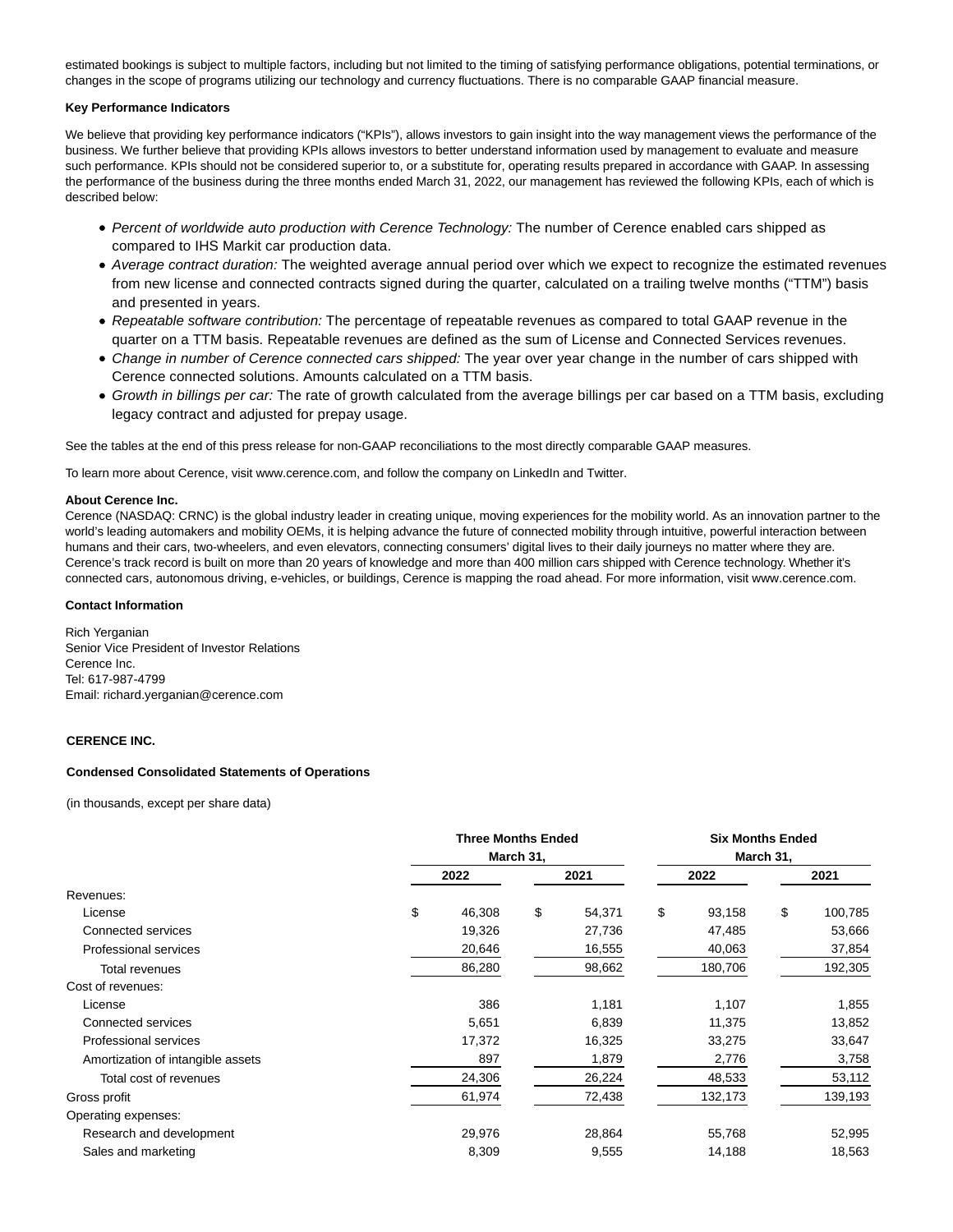| General and administrative                 | 13,800  | 12,956  |   | 21,327  | 25,390   |
|--------------------------------------------|---------|---------|---|---------|----------|
| Amortization of intangible assets          | 3,135   | 3,183   |   | 6,289   | 6,341    |
| Restructuring and other costs, net         | 474     | 537     |   | 5,389   | 1,017    |
| Total operating expenses                   | 55,694  | 55,095  |   | 102,961 | 104,306  |
| Income from operations                     | 6,280   | 17,343  |   | 29,212  | 34,887   |
| Interest income                            | 83      | 16      |   | 173     | 34       |
| Interest expense                           | (3,360) | (3,476) |   | (6,787) | (7, 275) |
| Other income (expense), net                | (34)    | 3,496   |   | (286)   | 1,259    |
| Income before income taxes                 | 2,969   | 17,379  |   | 22,312  | 28,905   |
| Provision for (benefit from) income taxes  | 3,445   | 6,216   |   | 3,744   | (3, 199) |
| Net (loss) income                          | (476)   | 11,163  |   | 18,568  | 32,104   |
| Net (loss) income per share:               |         |         |   |         |          |
| Basic                                      | (0.01)  | 0.30    | S | 0.48    | 0.85     |
| <b>Diluted</b>                             | (0.01)  | 0.28    |   | 0.47    | 0.82     |
| Weighted-average common share outstanding: |         |         |   |         |          |
| Basic                                      | 39,189  | 37,743  |   | 39,013  | 37,583   |
| <b>Diluted</b>                             | 39,189  | 39,177  |   | 39,586  | 43,730   |

# **CERENCE INC.**

## **Condensed Consolidated Balance Sheets**

(in thousands, except per share amounts)

|                                                           | March 31,       | September 30,   |
|-----------------------------------------------------------|-----------------|-----------------|
|                                                           | 2022            | 2021            |
|                                                           | (Unaudited)     |                 |
| <b>ASSETS</b>                                             |                 |                 |
| Current assets:                                           |                 |                 |
| Cash and cash equivalents                                 | \$<br>111,819   | 128,428         |
| Marketable securities                                     | 29,810          | 30,435          |
| Accounts receivable, net of allowances of \$178 and \$395 | 48,029          | 45,560          |
| Deferred costs                                            | 7,418           | 6,095           |
| Prepaid expenses and other current assets                 | 68,924          | 76,530          |
| <b>Total current assets</b>                               | 266,000         | 287,048         |
| Long-term marketable securities                           | 4,457           | 7,339           |
| Property and equipment, net                               | 37,184          | 31,505          |
| Deferred costs                                            | 26,511          | 31,702          |
| Operating lease right of use assets                       | 18,654          | 14,901          |
| Goodwill                                                  | 1,123,561       | 1,128,511       |
| Intangible assets, net                                    | 15,947          | 25,348          |
| Deferred tax assets                                       | 155,763         | 159,293         |
| Other assets                                              | 54,450          | 20,081          |
| <b>Total assets</b>                                       | \$<br>1,702,527 | \$<br>1,705,728 |
| <b>LIABILITIES AND STOCKHOLDERS' EQUITY</b>               |                 |                 |
| <b>Current liabilities:</b>                               |                 |                 |
| Accounts payable                                          | \$<br>18,165    | \$<br>11,636    |
| Deferred revenue                                          | 78,895          | 78,394          |
| Short-term operating lease liabilities                    | 5,844           | 4,562           |
| Short-term debt                                           | 7,813           | 6,250           |
| Accrued expenses and other current liabilities            | 45,768          | 64,467          |
| Total current liabilities                                 | 156,485         | 165,309         |
| Long-term debt                                            | 263,000         | 265,093         |
| Deferred revenue, net of current portion                  | 182,823         | 198,343         |
| Long-term operating lease liabilities                     | 14,749          | 12,216          |
| <b>Other liabilities</b>                                  | 29,284          | 32,822          |
| <b>Total liabilities</b>                                  | 646,341         | 673,783         |
| Stockholders' Equity:                                     |                 |                 |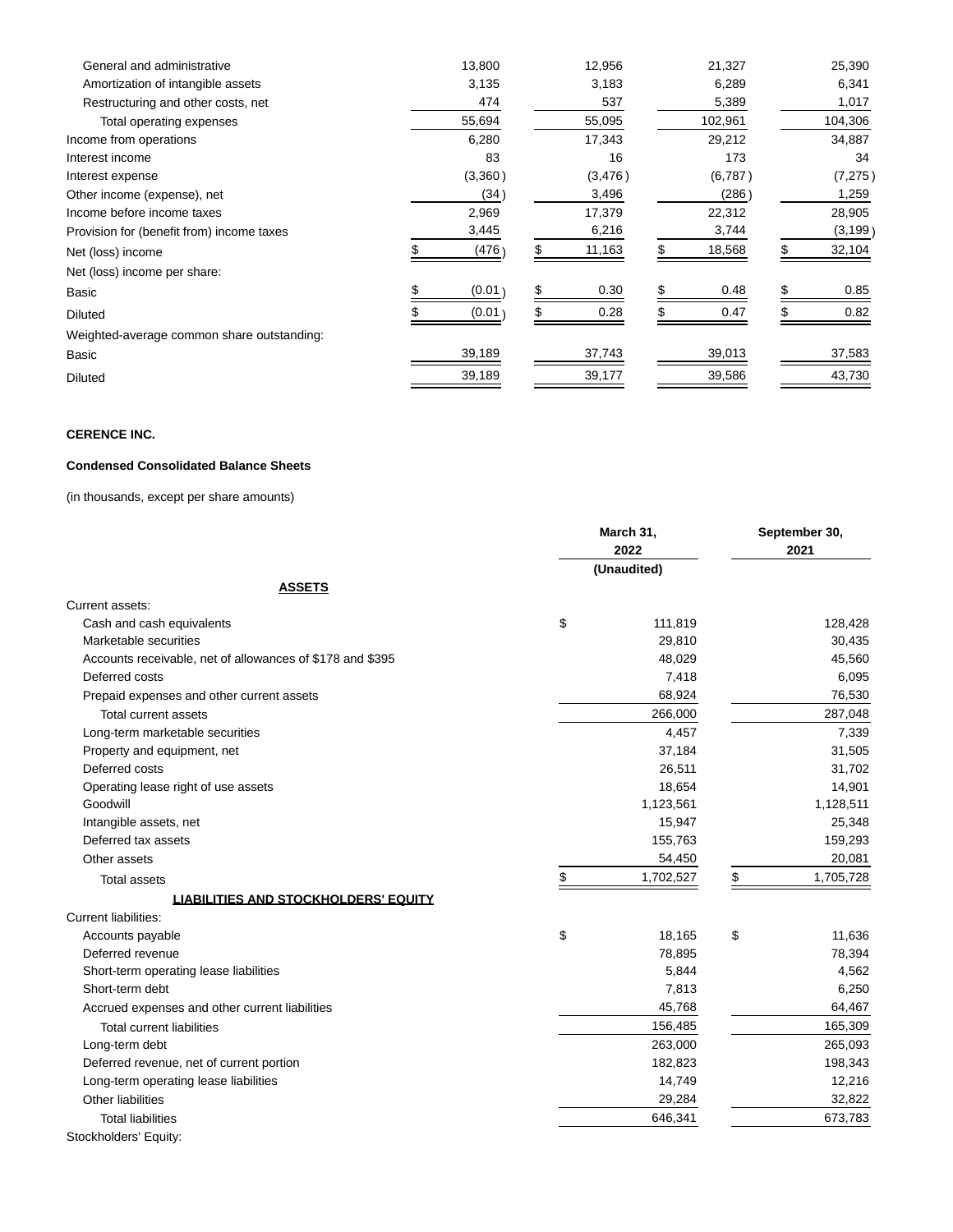| Common stock, \$0.01 par value, 560,000 shares authorized; 39,305 and 38,025 |           |           |
|------------------------------------------------------------------------------|-----------|-----------|
| shares issued and outstanding, respectively                                  | 393       | 381       |
| Accumulated other comprehensive (loss) income                                | (9,083)   | 1.634     |
| Additional paid-in capital                                                   | 1,018,731 | 1,002,353 |
| Retained earnings                                                            | 46.145    | 27.577    |
| Total stockholders' equity                                                   | 1.056.186 | 1,031,945 |
| Total liabilities and stockholders' equity                                   | 1.702.527 | 1.705.728 |
|                                                                              |           |           |

# **CERENCE INC.**

## **Condensed Consolidated Statements of Cash Flows**

(in thousands)

|                                                                                   | <b>Six Months Ended</b> |           |    |           |  |  |
|-----------------------------------------------------------------------------------|-------------------------|-----------|----|-----------|--|--|
|                                                                                   |                         | March 31, |    |           |  |  |
|                                                                                   |                         | 2022      |    | 2021      |  |  |
| Cash flows from operating activities:                                             |                         |           |    |           |  |  |
| Net income                                                                        | \$                      | 18,568    | \$ | 32,104    |  |  |
| Adjustments to reconcile net income to net cash provided by operations:           |                         |           |    |           |  |  |
| Depreciation and amortization                                                     |                         | 13,574    |    | 14,947    |  |  |
| Benefit from credit loss reserve                                                  |                         | (418)     |    | (261)     |  |  |
| Stock-based compensation                                                          |                         | 16,767    |    | 27,469    |  |  |
| Non-cash interest expense                                                         |                         | 2,595     |    | 2,454     |  |  |
| Deferred tax benefit                                                              |                         | (2, 162)  |    | (7,653)   |  |  |
| Other                                                                             |                         | 2,504     |    | (1,481)   |  |  |
| Changes in operating assets and liabilities:                                      |                         |           |    |           |  |  |
| Accounts receivable                                                               |                         | (3,557)   |    | (8,206)   |  |  |
| Prepaid expenses and other assets                                                 |                         | (36, 354) |    | (7,608)   |  |  |
| Deferred costs                                                                    |                         | 2,896     |    | 3,835     |  |  |
| Accounts payable                                                                  |                         | 6,293     |    | (4, 129)  |  |  |
| Accrued expenses and other liabilities                                            |                         | (2, 115)  |    | (2,970)   |  |  |
| Deferred revenue                                                                  |                         | (11, 848) |    | (21, 492) |  |  |
| Net cash provided by operating activities                                         |                         | 6,743     |    | 27,009    |  |  |
| Cash flows from investing activities:                                             |                         |           |    |           |  |  |
| Capital expenditures                                                              |                         | (9,985)   |    | (5, 181)  |  |  |
| Purchases of marketable securities                                                |                         | (13, 115) |    | (9,067)   |  |  |
| Sale and maturities of marketable securities                                      |                         | 16,453    |    | 2,700     |  |  |
| Payments for equity investments                                                   |                         | (584)     |    | (2, 563)  |  |  |
| Other investing activities                                                        |                         | 1,266     |    | 264       |  |  |
| Net cash used in investing activities                                             |                         | (5,965)   |    | (13, 847) |  |  |
| Cash flows from financing activities:                                             |                         |           |    |           |  |  |
| Payments for long-term debt issuance costs                                        |                         |           |    | (520)     |  |  |
| Principal payments of long-term debt                                              |                         | (3, 126)  |    | (3, 126)  |  |  |
| Common stock repurchases for tax withholdings for net settlement of equity awards |                         | (46, 423) |    | (32, 200) |  |  |
| Principal payment of lease liabilities arising from a finance lease               |                         | (246)     |    | (238)     |  |  |
| Proceeds from the issuance of common stock                                        |                         | 33,459    |    | 5,045     |  |  |
| Net cash used in financing activities                                             |                         | (16, 336) |    | (31,039)  |  |  |
| Effects of exchange rate changes on cash and cash equivalents                     |                         | (1,051)   |    | 1,356     |  |  |
| Net change in cash and cash equivalents                                           |                         | (16,609)  |    | (16, 521) |  |  |
| Cash and cash equivalents at beginning of period                                  |                         | 128,428   |    | 136,067   |  |  |
| Cash and cash equivalents at end of period                                        | \$                      | 111,819   | \$ | 119,546   |  |  |
|                                                                                   |                         |           |    |           |  |  |

# **CERENCE INC.**

## **Reconciliations of GAAP Financial Measures to Non-GAAP Financial Measures**

(unaudited - in thousands)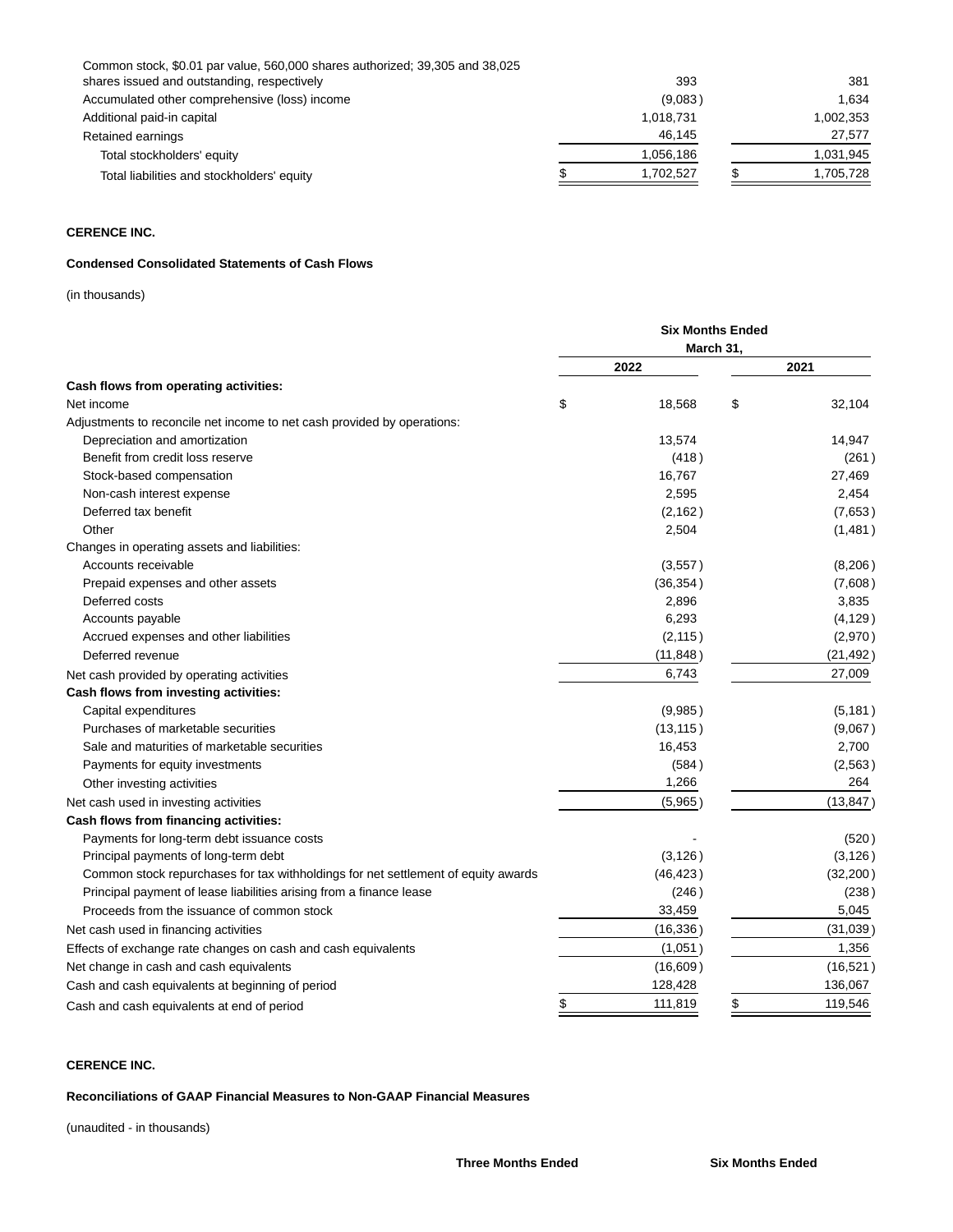|                                           | March 31, |         |    |        |    | March 31, |    |          |  |
|-------------------------------------------|-----------|---------|----|--------|----|-----------|----|----------|--|
|                                           |           | 2022    |    | 2021   |    | 2022      |    | 2021     |  |
| <b>GAAP</b> revenue                       | \$        | 86,280  | \$ | 98,662 | \$ | 180,706   | \$ | 192,305  |  |
| <b>GAAP gross profit</b>                  | \$        | 61,974  | \$ | 72,438 | \$ | 132,173   | \$ | 139,193  |  |
| Stock-based compensation                  |           | 1,570   |    | 1,645  |    | 2,662     |    | 3,237    |  |
| Amortization of intangible assets         |           | 897     |    | 1,879  |    | 2,776     |    | 3,758    |  |
| Non-GAAP gross profit                     | \$        | 64,441  | \$ | 75,962 | \$ | 137,611   | \$ | 146,188  |  |
| <b>GAAP gross margin</b>                  |           | 71.8%   |    | 73.4%  |    | 73.1%     |    | 72.4%    |  |
| Non-GAAP gross margin                     |           | 74.7%   |    | 77.0%  |    | 76.2%     |    | 76.0%    |  |
| <b>GAAP</b> operating income              | \$        | 6,280   | \$ | 17,343 | \$ | 29,212    | \$ | 34,887   |  |
| Stock-based compensation*                 |           | 10,926  |    | 14,144 |    | 12,767    |    | 27,469   |  |
| Amortization of intangible assets         |           | 4,032   |    | 5,062  |    | 9,065     |    | 10,099   |  |
| Restructuring and other costs, net*       |           | 474     |    | 537    |    | 5,389     |    | 1,017    |  |
| Non-GAAP operating income                 |           | 21,712  |    | 37,086 | S  | 56,433    | \$ | 73,472   |  |
| <b>GAAP operating margin</b>              |           | 7.3%    |    | 17.6%  |    | 16.2%     |    | 18.1%    |  |
| Non-GAAP operating margin                 |           | 25.2%   |    | 37.6%  |    | 31.2%     |    | 38.2%    |  |
| <b>GAAP net (loss) income</b>             | \$        | (476)   | \$ | 11,163 | \$ | 18,568    | \$ | 32,104   |  |
| Stock-based compensation*                 |           | 10,926  |    | 14,144 |    | 12,767    |    | 27,469   |  |
| Amortization of intangible assets         |           | 4,032   |    | 5,062  |    | 9,065     |    | 10,099   |  |
| Restructuring and other costs, net*       |           | 474     |    | 537    |    | 5,389     |    | 1,017    |  |
| Depreciation                              |           | 2,332   |    | 2,261  |    | 4,509     |    | 4,848    |  |
| Total other income (expense), net         |           | (3,311) |    | 36     |    | (6,900)   |    | (5,982)  |  |
| Provision for (benefit from) income taxes |           | 3,445   |    | 6,216  |    | 3,744     |    | (3, 199) |  |
| <b>Adjusted EBITDA</b>                    | \$        | 24,044  |    | 39,347 | \$ | 60,942    | \$ | 78,320   |  |
| <b>GAAP</b> net income margin             |           | $-0.6%$ |    | 11.3%  |    | 10.3%     |    | 16.7%    |  |
| <b>Adjusted EBITDA margin</b>             |           | 27.9%   |    | 39.9%  |    | 33.7%     |    | 40.7%    |  |

\* - \$4.0 million in stock-based compensation is included in Restructuring and other costs, net

# **CERENCE INC.**

## **Reconciliations of GAAP Financial Measures to Non-GAAP Financial Measures (cont.)**

(unaudited - in thousands, except per share data)

|                                                        | <b>Three Months Ended</b> |           |    |         | <b>Six Months Ended</b> |           |    |           |  |
|--------------------------------------------------------|---------------------------|-----------|----|---------|-------------------------|-----------|----|-----------|--|
|                                                        |                           | March 31, |    |         | March 31,               |           |    |           |  |
|                                                        |                           | 2022      |    | 2021    |                         | 2022      |    | 2021      |  |
| <b>GAAP net (loss) income</b>                          | \$                        | (476)     | \$ | 11,163  | \$                      | 18,568    | \$ | 32,104    |  |
| Stock-based compensation*                              |                           | 10,926    |    | 14,144  |                         | 12,767    |    | 27,469    |  |
| Amortization of intangible assets                      |                           | 4,032     |    | 5,062   |                         | 9,065     |    | 10,099    |  |
| Restructuring and other costs, net*                    |                           | 474       |    | 537     |                         | 5,389     |    | 1,017     |  |
| Non-cash interest expense                              |                           | 1,294     |    | 1,224   |                         | 2,595     |    | 2,454     |  |
| Indemnification asset release                          |                           |           |    |         |                         | 1,302     |    |           |  |
| Adjustments to income tax expense                      |                           | (2,612)   |    | (3,051) |                         | (10, 719) |    | (20,467 ) |  |
| <b>Non-GAAP net income</b>                             |                           | 13,638    |    | 29,079  |                         | 38,967    |    | 52,676    |  |
| <b>Adjusted EPS:</b>                                   |                           |           |    |         |                         |           |    |           |  |
| <b>GAAP Numerator:</b>                                 |                           |           |    |         |                         |           |    |           |  |
| Net (loss) income attributed to common shareholders    | \$                        | (476)     | \$ | 11,163  | \$                      | 18,568    | \$ | 32,104    |  |
| Interest on Convertible Senior Notes, net of tax       |                           |           |    |         |                         |           |    | 3,614     |  |
| Net (loss) income attributed to common shareholders -  |                           |           |    |         |                         |           |    |           |  |
| diluted                                                | \$                        | (476)     | \$ | 11,163  | \$                      | 18,568    | \$ | 35,718    |  |
| <b>Non-GAAP Numerator:</b>                             |                           |           |    |         |                         |           |    |           |  |
| Net income attributed to common shareholders           | \$                        | 13,638    | \$ | 29.079  | \$                      | 38,967    | \$ | 52,676    |  |
| Interest on Convertible Senior Notes, net of tax       |                           | 997       |    | 978     |                         | 2,016     |    | 1,977     |  |
| Net income attributed to common shareholders - diluted | \$                        | 14,635    | \$ | 30,057  | \$                      | 40,983    | \$ | 54,653    |  |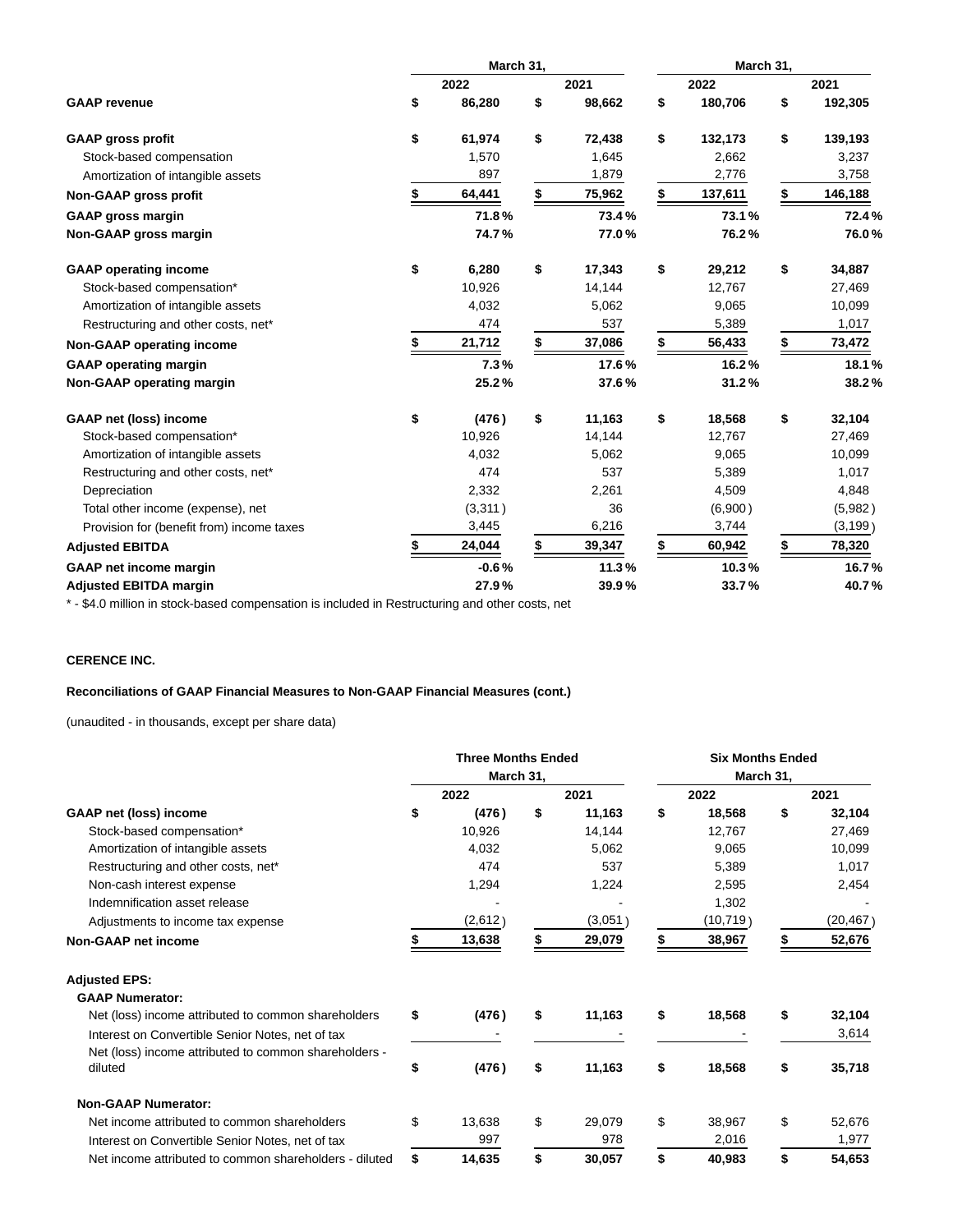| 39,189        | 37,743       | 39,013        | 37,583       |
|---------------|--------------|---------------|--------------|
|               | 1,434        | 573           | 6,147        |
|               |              |               |              |
| 39,189        | 39,177       | 39,586        | 43,730       |
|               |              |               |              |
| 39,189        | 37,743       | 39,013        | 37,583       |
| 4,969         | 6,111        | 5,250         | 6,147        |
|               |              |               |              |
| 44,158        | 43,854       | 44,263        | 43,730       |
| \$<br>(0.01)  | \$<br>0.28   | \$<br>0.47    | \$<br>0.82   |
| \$<br>0.33    | \$<br>0.69   | \$<br>0.93    | \$<br>1.25   |
| \$<br>1,598   | \$<br>16,200 | \$<br>6,743   | \$<br>27,009 |
| (5,575)       | (2,812)      | (9,985)       | (5, 181)     |
| \$<br>(3,977) | \$<br>13,388 | \$<br>(3,242) | \$<br>21,828 |
|               |              |               |              |

\* - \$4.0 million in stock-based compensation is included in Restructuring and other costs, net

## **CERENCE INC.**

## **Reconciliations of GAAP Financial Measures to Non-GAAP Financial Measures (cont.)**

(unaudited - in thousands)

|                                         | Q2FY22 |            | Q1FY22 |        | Q4FY21 |        | Q3FY21 |        |
|-----------------------------------------|--------|------------|--------|--------|--------|--------|--------|--------|
| <b>GAAP revenues</b>                    | \$     | 86.280     | \$     | 94.426 |        | 98,076 | S      | 96,801 |
| Less: Professional services revenue     |        | 20,646     |        | 19,417 |        | 21,073 |        | 16,538 |
| <b>Non-GAAP Repeatable revenues</b>     | \$     | 65.634     | \$     | 75.009 |        | 77.003 | S      | 80,263 |
| <b>GAAP revenues TTM</b>                | \$     | 375.583    |        |        |        |        |        |        |
| Less: Professional services revenue TTM |        | 77,674     |        |        |        |        |        |        |
| Non-GAAP Repeatable revenues TTM        | \$     | 297.909    |        |        |        |        |        |        |
| Repeatable software contribution        |        | <b>79%</b> |        |        |        |        |        |        |

# **CERENCE INC.**

## **Reconciliations of GAAP Financial Measures to Non-GAAP Financial Measures (cont.)**

(unaudited - in thousands)

|                                    | Q3 2022 |            |    |            |    | FY2022  |    |         |  |
|------------------------------------|---------|------------|----|------------|----|---------|----|---------|--|
|                                    |         | Low        |    | High       |    | Low     |    | High    |  |
| <b>GAAP</b> revenue                | \$      | 90,000     | \$ | 94,000     | \$ | 365,000 | \$ | 385,000 |  |
| <b>GAAP gross profit</b>           | \$      | 66,300     | \$ | 70,300     | \$ | 267,900 | \$ | 287,900 |  |
| Stock-based compensation           |         | 1,400      |    | 1,400      |    | 4,700   |    | 4,700   |  |
| Amortization of intangible assets  |         | 100        |    | 100        |    | 3,000   |    | 3,000   |  |
| Non-GAAP gross profit              |         | 67,800     |    | 71,800     |    | 275,600 |    | 295,600 |  |
| <b>GAAP gross margin</b>           |         | 74%        |    | 75%        |    | 73%     |    | 75%     |  |
| Non-GAAP gross margin              |         | <b>75%</b> |    | <b>76%</b> |    | 76%     |    | 77 %    |  |
| <b>GAAP</b> operating income       | \$      | 13,300     | \$ | 17,300     | \$ | 59,300  | \$ | 79,300  |  |
| Stock-based compensation           |         | 7,100      |    | 7,100      |    | 28,400  |    | 28,400  |  |
| Amortization of intangible assets  |         | 3,000      |    | 3,000      |    | 14,700  |    | 14,700  |  |
| Restructuring and other costs, net |         | 400        |    | 400        |    | 6,300   |    | 6,300   |  |
| <b>Non-GAAP operating income</b>   |         | 23,800     |    | 27,800     |    | 108,700 |    | 128,700 |  |
| <b>GAAP</b> operating margin       |         | 15%        |    | 18%        |    | 16%     |    | 21%     |  |